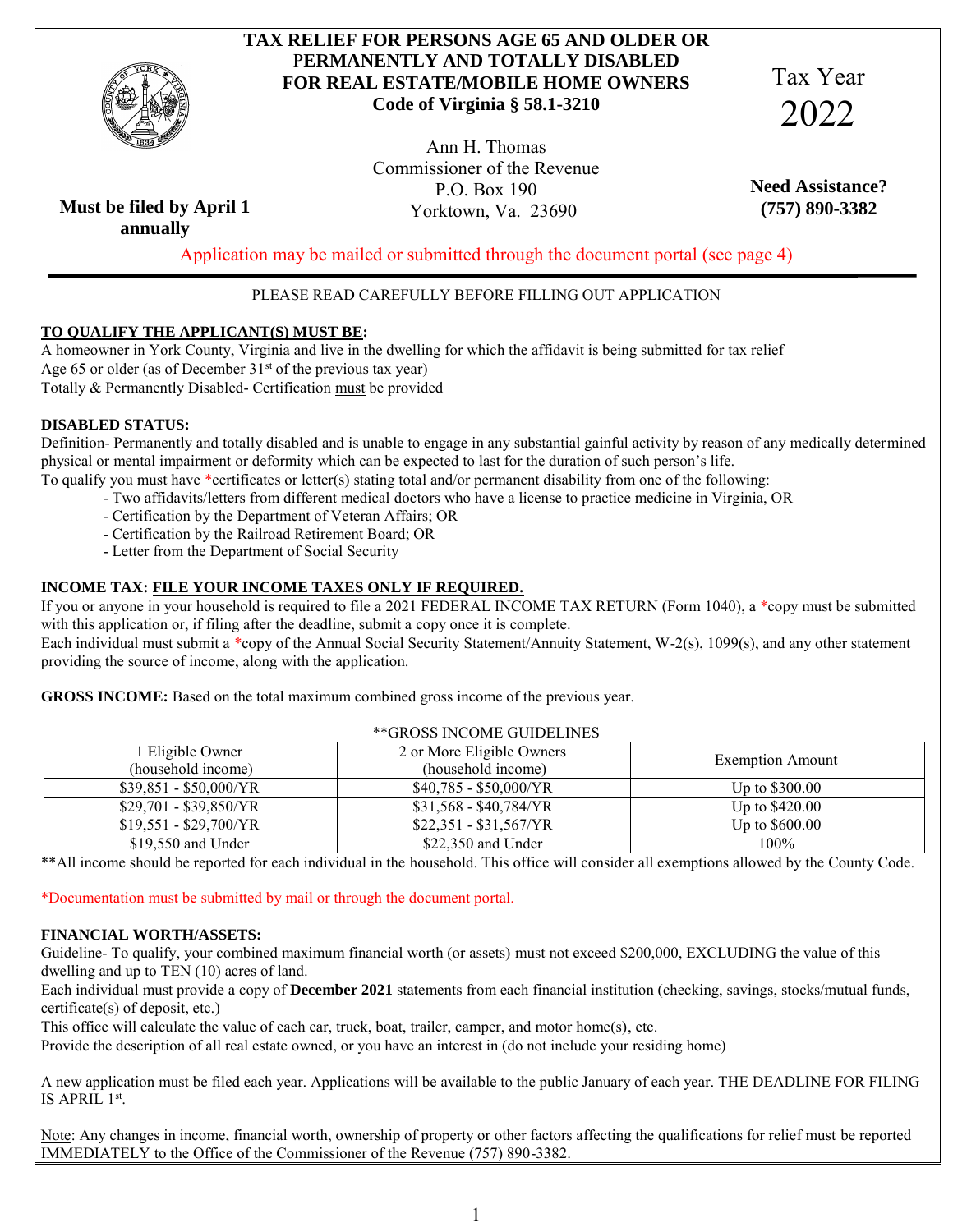|                                                                                                                                                                                                                                                                                                                      |                                                                                                                  |                                                                                                               | <b>APPLICATION FOR TAX RELIEF FOR PERSONS AGE 65 AND OLDER OR</b> |        |                                               |                                          |
|----------------------------------------------------------------------------------------------------------------------------------------------------------------------------------------------------------------------------------------------------------------------------------------------------------------------|------------------------------------------------------------------------------------------------------------------|---------------------------------------------------------------------------------------------------------------|-------------------------------------------------------------------|--------|-----------------------------------------------|------------------------------------------|
|                                                                                                                                                                                                                                                                                                                      | PERMANENTLY AND TOTALLY DISABLED<br><b>FOR REAL ESTATE/MOBILE HOME OWNERS</b><br>Code of Virginia $\S$ 58.1-3210 |                                                                                                               |                                                                   |        | Tax Year<br>2022                              |                                          |
|                                                                                                                                                                                                                                                                                                                      |                                                                                                                  |                                                                                                               |                                                                   |        |                                               |                                          |
| Must be filed by April 1, 2024                                                                                                                                                                                                                                                                                       |                                                                                                                  | <b>Ann H. Thomas</b><br><b>Commissioner of the Revenue</b><br><b>P.O. Box 190</b><br>Yorktown, Va. 23690-0190 |                                                                   |        | <b>Need Assistance?</b><br>$(757) 890 - 3382$ |                                          |
|                                                                                                                                                                                                                                                                                                                      |                                                                                                                  | <b>APPLICANT INFORMATION</b>                                                                                  |                                                                   |        |                                               |                                          |
| <b>Application for:</b>                                                                                                                                                                                                                                                                                              |                                                                                                                  |                                                                                                               | <b>Check type of Relief:</b>                                      |        |                                               |                                          |
| Real Estate Owner(s)<br>Mobile Home Owner(s)                                                                                                                                                                                                                                                                         |                                                                                                                  |                                                                                                               | Age 65 and Older<br>Permanently and Totally Disabled.             |        |                                               |                                          |
|                                                                                                                                                                                                                                                                                                                      |                                                                                                                  |                                                                                                               | Effective date of disability:                                     |        |                                               |                                          |
| <b>Applicant Name(s) and Mailing Address</b>                                                                                                                                                                                                                                                                         |                                                                                                                  | GPIN#                                                                                                         |                                                                   |        | <b>STATUS</b>                                 |                                          |
| Owner/Applicant:                                                                                                                                                                                                                                                                                                     |                                                                                                                  | Social Security#:                                                                                             | <b>Birth Date:</b>                                                | Age:   | Phone#:                                       |                                          |
| Name (Co-Owner/Spouse):                                                                                                                                                                                                                                                                                              |                                                                                                                  | Social Security#:                                                                                             | <b>Birth Date:</b>                                                | Age:   | Phone#:                                       |                                          |
| Mailing Address:                                                                                                                                                                                                                                                                                                     |                                                                                                                  | Resident Address if different than Mailing Address:                                                           |                                                                   |        |                                               |                                          |
| Do you have a relative living with you to provide care because it is the only alternative to permanently residing in a<br>hospital, nursing home, convalescent home or other facility for physical or mental care? $\Box$ Yes*                                                                                       |                                                                                                                  |                                                                                                               |                                                                   |        | $\square$ No                                  |                                          |
| You may be required to provide clear and convincing evidence that your physical or mental health has deteriorated<br>Is this property occupied by the applicant as the sole dwelling? $\Box$ Yes<br>$\bullet$                                                                                                        | to the point that it is necessary to have a relative move in and provide care.                                   |                                                                                                               | $\Box$ No*                                                        |        |                                               |                                          |
|                                                                                                                                                                                                                                                                                                                      | Print Names of all persons (other than the owners listed above) who live in the household:                       |                                                                                                               |                                                                   |        |                                               |                                          |
| <b>Name</b>                                                                                                                                                                                                                                                                                                          | <b>Care Giver?</b><br>Y/N                                                                                        | Relationship                                                                                                  | <b>Social Security #</b>                                          |        | <b>Birth Date</b>                             |                                          |
|                                                                                                                                                                                                                                                                                                                      |                                                                                                                  |                                                                                                               |                                                                   |        |                                               |                                          |
|                                                                                                                                                                                                                                                                                                                      |                                                                                                                  |                                                                                                               |                                                                   |        |                                               |                                          |
| *If Yes, provide name(s), relationship, and Social Security #<br>*If No, explain the location of your sole dwelling and the circumstance that make you live elsewhere.<br>Is this property used by or leased to others for consideration? $\Box$ Yes* $\Box$ No If Yes, provide detailed explanation.<br>1<br>2<br>3 |                                                                                                                  |                                                                                                               |                                                                   |        |                                               |                                          |
|                                                                                                                                                                                                                                                                                                                      | ****IMPORTANT**** – You must answer the following question:                                                      |                                                                                                               |                                                                   |        |                                               |                                          |
| Have you transferred money, assets or property in excess of \$10,000 to anyone within the past 3 years? $\Box$ Yes* $\Box$ No<br>*If Yes, provide the name of person(s), relationship, and description of property, amount and date of transaction.<br>Name(s)                                                       | Relationship                                                                                                     | <b>Description</b>                                                                                            |                                                                   | Amount |                                               | Phone #<br>Date of<br><b>Transaction</b> |
|                                                                                                                                                                                                                                                                                                                      |                                                                                                                  |                                                                                                               |                                                                   |        |                                               |                                          |
|                                                                                                                                                                                                                                                                                                                      |                                                                                                                  |                                                                                                               |                                                                   |        |                                               |                                          |

**Privacy Act Notice:** Disclosure of your social security number on this form is mandatory, as authorized by the Virginia State Code Section §58.1-3017. Social security numbers are regarded as confidential, and except as otherwise provided by law, those numbers will not be disclosed for any other purpose.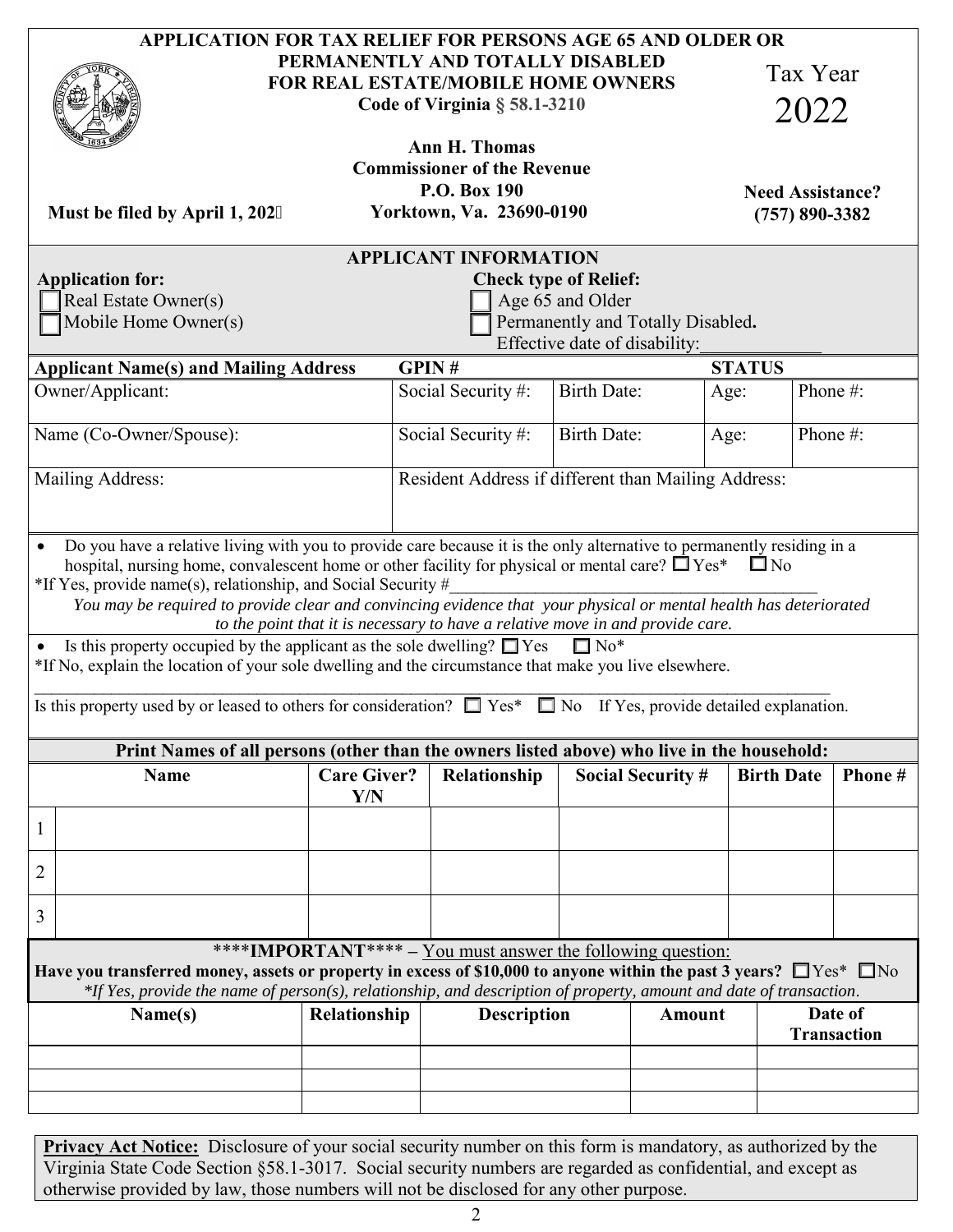## **ANNUAL HOUSEHOLD INCOME STATEMENT YOU MUST PROVIDE INFORMATION FROM ALL SOURCES**

Were you, your spouse, or relative(s) living in your household, required to file a Federal Income Tax Return?  $\Box$  Yes  $\Box$  No

- o If Yes, you must provide a copy of the 1040 including all W-2(s), 1099(s)
- o **If No**, you must sign this space attesting to the fact that tax return(s) were not required to be filed.

\_\_\_\_\_\_\_\_\_\_\_\_\_\_\_\_\_\_\_\_\_\_\_\_\_\_\_\_\_\_\_\_\_\_\_\_\_\_\_\_ \_\_\_\_\_\_\_\_\_\_\_\_\_\_\_\_\_\_\_\_\_\_\_\_\_\_\_\_\_\_\_\_\_\_\_\_\_\_\_\_

| Initials of Owner/Applicant                                                      | Initials of Co-Owner/Applicant             |                                            |                                                 |                                                 |                                          |
|----------------------------------------------------------------------------------|--------------------------------------------|--------------------------------------------|-------------------------------------------------|-------------------------------------------------|------------------------------------------|
| <b>Source of Income</b><br>*Attach a copy of Tax Return and/ or<br>documentation | Owner<br><b>Applicant</b><br><b>Amount</b> | Co-Owner<br><b>Spouse</b><br><b>Amount</b> | Other in<br><b>Household 1</b><br><b>Amount</b> | Other in<br><b>Household 2</b><br><b>Amount</b> | Other in<br><b>Household 3</b><br>Amount |
| Wages, salaries, bonuses,<br>commissions, etc.                                   |                                            |                                            |                                                 |                                                 |                                          |
| Dividends                                                                        |                                            |                                            |                                                 |                                                 |                                          |
| Interest                                                                         |                                            |                                            |                                                 |                                                 |                                          |
| <b>Military Pension</b>                                                          |                                            |                                            |                                                 |                                                 |                                          |
| Civil Service Annuity                                                            |                                            |                                            |                                                 |                                                 |                                          |
| Social Security Benefit                                                          |                                            |                                            |                                                 |                                                 |                                          |
| Railroad Retirement                                                              |                                            |                                            |                                                 |                                                 |                                          |
| <b>Other Retirement/Pensions</b>                                                 |                                            |                                            |                                                 |                                                 |                                          |
| Alimony received                                                                 |                                            |                                            |                                                 |                                                 |                                          |
| Virginia Retirement System<br><b>VRS</b>                                         |                                            |                                            |                                                 |                                                 |                                          |
| Unemployment                                                                     |                                            |                                            |                                                 |                                                 |                                          |
| Rents and royalties from<br>property, patents, copyrights, etc.                  |                                            |                                            |                                                 |                                                 |                                          |
| Profits from a business or<br>profession                                         |                                            |                                            |                                                 |                                                 |                                          |
| Your share of partnership profits                                                |                                            |                                            |                                                 |                                                 |                                          |
| Lottery & Gambling winnings                                                      |                                            |                                            |                                                 |                                                 |                                          |
| Any other income - specify                                                       |                                            |                                            |                                                 |                                                 |                                          |
| <b>TOTAL INCOME</b>                                                              |                                            |                                            |                                                 |                                                 |                                          |
| OFFICE USE                                                                       |                                            |                                            |                                                 |                                                 |                                          |
|                                                                                  |                                            |                                            |                                                 |                                                 |                                          |

**\*Documentation must be submitted by mail or through the document portal.**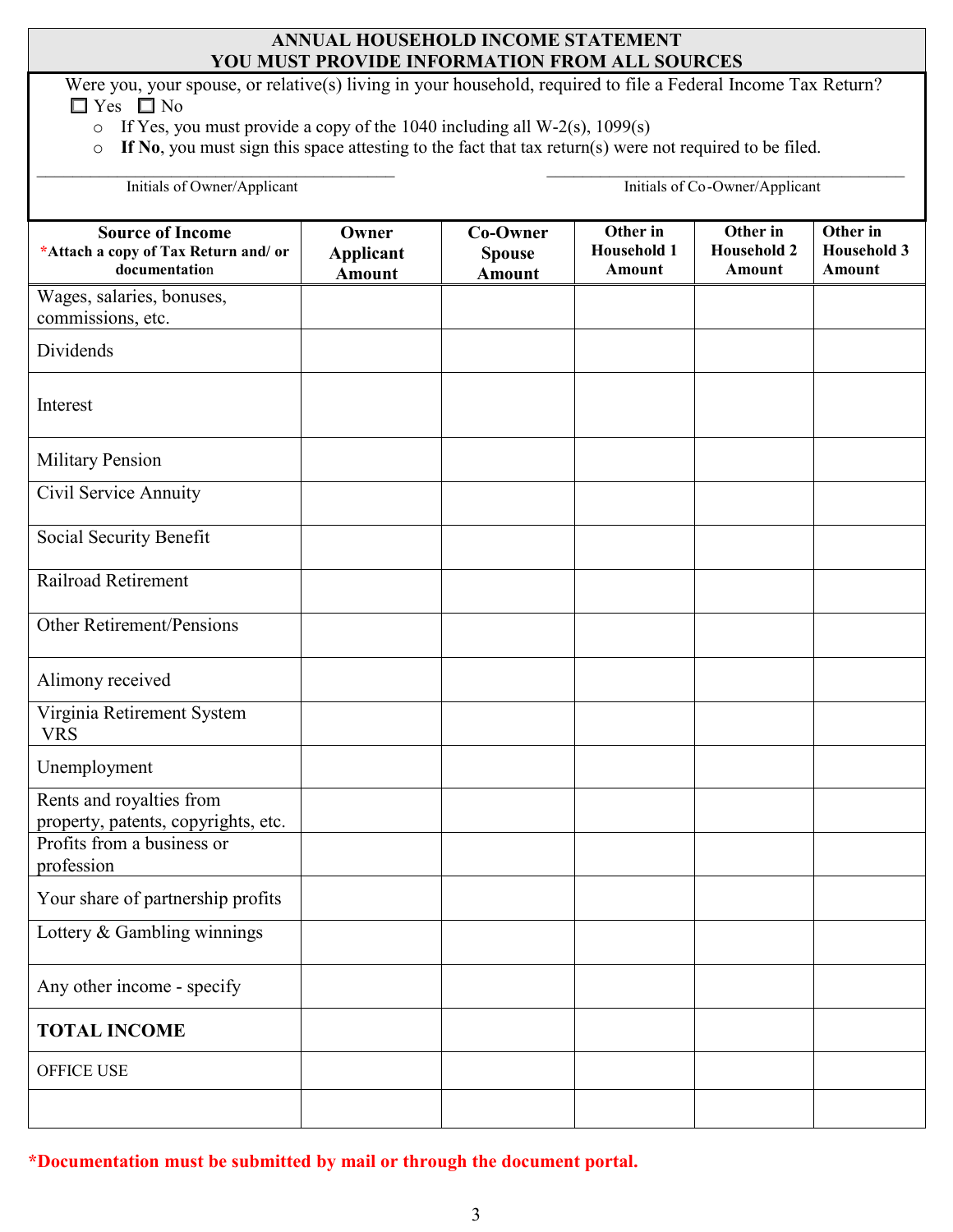#### **COMBINED FINANCIAL WORTH**

You must provide a statement of your financial worth for the calendar year ending **December 31, 202 DO NOT ESTIMATE – \*ATTACH A COPY OF ALL FINANCIAL STATEMENTS OR DOCUMENTS TO SUPPORT EACH AMOUNT ON THIS FORM** 

| EAUN AMUUNTUN THIS FUKM                                                                                                |                                   |                                  |                                     |                                  |  |
|------------------------------------------------------------------------------------------------------------------------|-----------------------------------|----------------------------------|-------------------------------------|----------------------------------|--|
| Source of asset(s) *Attach a                                                                                           | Owner                             | Name of<br><b>Bank/Financial</b> | <b>Co-Owner</b><br><b>Or Spouse</b> | Name of<br><b>Bank/Financial</b> |  |
| copy of statement from each<br>financial institution                                                                   | <b>Applicant</b><br><b>AMOUNT</b> | <b>Institution</b>               | <b>AMOUNT</b>                       | <b>Institution</b>               |  |
| <b>Checking Account Amount</b>                                                                                         |                                   |                                  |                                     |                                  |  |
|                                                                                                                        |                                   |                                  |                                     |                                  |  |
| Savings Account Amount                                                                                                 |                                   |                                  |                                     |                                  |  |
| Stocks, Bonds, T-Bills, Mutual                                                                                         |                                   |                                  |                                     |                                  |  |
| Funds, etc.                                                                                                            |                                   |                                  |                                     |                                  |  |
| <b>Certificates of Deposit</b>                                                                                         |                                   |                                  |                                     |                                  |  |
|                                                                                                                        |                                   |                                  |                                     |                                  |  |
| IRA's, 401K, etc.                                                                                                      |                                   |                                  |                                     |                                  |  |
| Cash value of Insurance                                                                                                |                                   |                                  |                                     |                                  |  |
|                                                                                                                        |                                   |                                  |                                     |                                  |  |
| Real Estate you own or have                                                                                            |                                   |                                  |                                     |                                  |  |
| interest in, other than this                                                                                           |                                   |                                  |                                     |                                  |  |
| residence. Provide street                                                                                              |                                   |                                  |                                     |                                  |  |
| address, locality and state                                                                                            |                                   |                                  |                                     |                                  |  |
| Cars, trucks, boats, trailers,                                                                                         |                                   |                                  |                                     |                                  |  |
| camping trailers, motor homes.                                                                                         |                                   |                                  |                                     |                                  |  |
| Provide Year, Make and Model                                                                                           |                                   |                                  |                                     |                                  |  |
| All other assets (Identify)                                                                                            |                                   |                                  |                                     |                                  |  |
|                                                                                                                        |                                   |                                  |                                     |                                  |  |
| <b>TOTAL</b>                                                                                                           |                                   |                                  |                                     |                                  |  |
| Office Use                                                                                                             |                                   |                                  |                                     |                                  |  |
|                                                                                                                        |                                   |                                  |                                     |                                  |  |
| $\square$ No<br>Is this the first time you have applied? $\Box$ Yes                                                    |                                   |                                  |                                     |                                  |  |
| For your FIRST time filing as <b>DISABLED</b> , you must furnish a certificate from the Railroad Retirement Board or   |                                   |                                  |                                     |                                  |  |
| Social Security Administration. If you are not disabled through those entities, you MUST furnish certificate(s) or     |                                   |                                  |                                     |                                  |  |
| letter(s) from two (2) medical doctors licensed to practice medicine in Virginia.                                      |                                   |                                  |                                     |                                  |  |
| You must complete all spaces on this entire application. If not applicable, put "N/A" or "\$0.00". Failure to complete |                                   |                                  |                                     |                                  |  |
| the entire application and provide supporting documentation will jeopardize the approval process of your application.  |                                   |                                  |                                     |                                  |  |
| Name of person we may contact regarding your affidavit in the event we are unable to reach you:                        |                                   |                                  |                                     |                                  |  |
| Name:                                                                                                                  |                                   |                                  | Relationship:                       |                                  |  |
| Mailing Address:                                                                                                       |                                   |                                  | Daytime Telephone #:                |                                  |  |
| *Supporting documentation is being submitted via: $\Box$ Mail $\Box$ Document Portal                                   |                                   |                                  |                                     |                                  |  |

*Declaration: I (we) declare, under penalties provided by law, that this affidavit, including any accompanying tax returns, statements, documents and schedules, has been examined by me (us) and to the best of my (our) knowledge and belief is true, correct, and complete.* **(***If submitting by the DOCUMENT PORTAL, this application must be initialed, which will be the equivalent of your signature)* 

Owner's Initials: Co-Owner's Initials: \_\_\_\_\_ Owner's Email: \_\_\_\_\_\_\_\_\_\_\_\_\_\_\_\_\_\_\_\_\_ Preparer's Initials: \_\_\_\_\_ Preparer's Email: \_\_\_\_\_\_\_\_\_\_\_\_\_\_\_\_\_\_\_\_\_\_\_\_\_\_\_\_\_\_ Date: \_\_\_\_\_\_\_\_\_\_\_\_\_\_\_\_\_\_\_\_\_\_  **(***If submitting by MAIL, this form must be signed)*  Owner's Signature: \_\_\_\_\_\_\_\_\_\_\_\_\_\_\_\_\_\_\_\_\_\_\_\_\_\_\_\_\_ Co-Owner's Signature: \_\_\_\_\_\_\_\_\_\_\_\_\_\_\_\_\_\_\_\_\_\_\_\_\_\_\_\_\_ Preparer's Signature: \_\_\_\_\_\_\_\_\_\_\_\_\_\_\_\_\_\_\_\_\_\_\_\_\_\_\_\_\_\_\_\_ Date: \_\_\_\_\_\_\_\_\_\_\_\_\_\_\_\_\_ (**It is recommended that you PRINT and/or SAVE a copy for your records)**

**To submit this form through the document portal, please save your completed form and upload it [here.](https://lfportal.yorkcounty.gov/forms/cor-correspondence)**